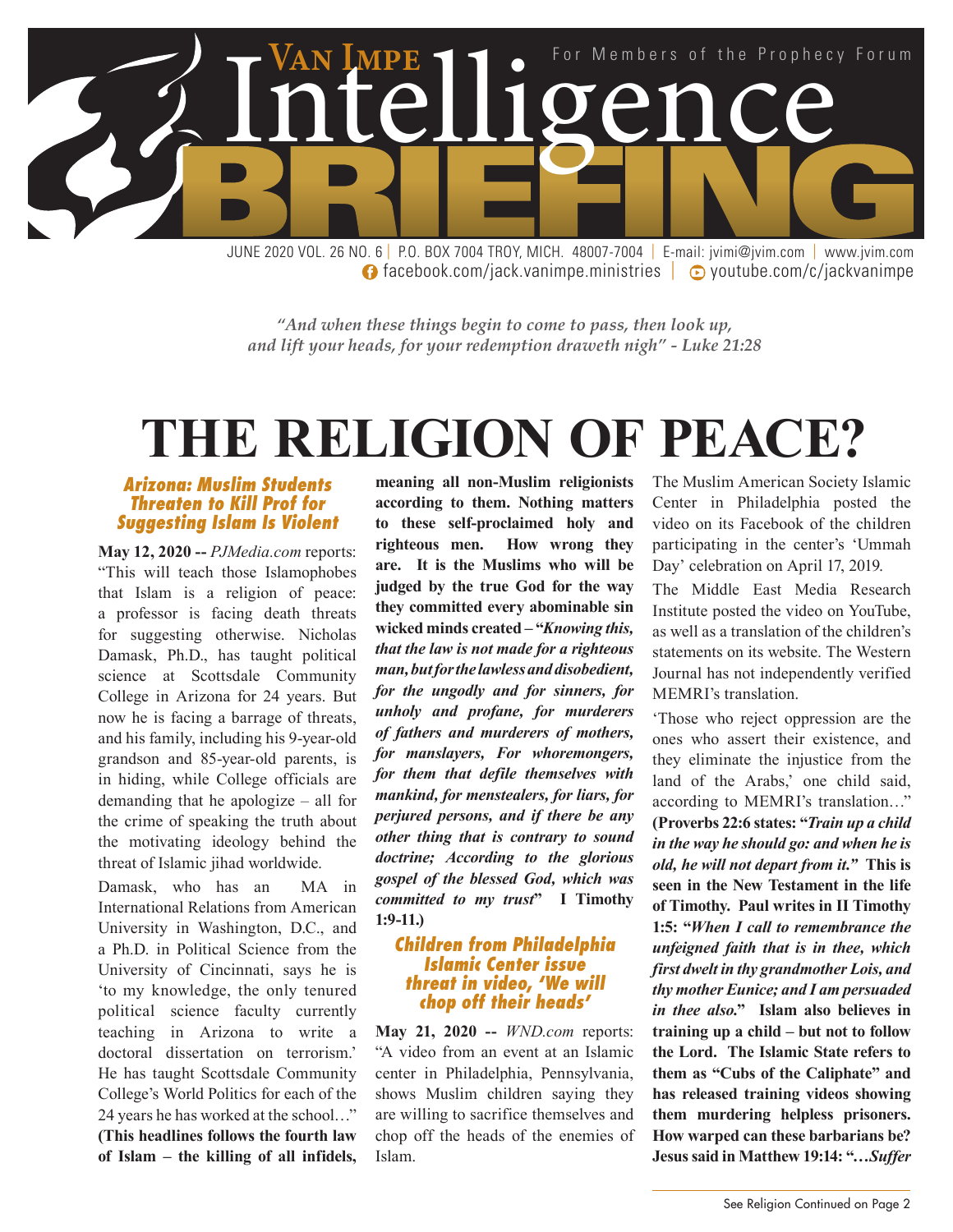*the little children, and forbid them not, to come unto me: for of such is the kingdom of heaven.***" And in Matthew 18:6 He stated: "***But whoso shall offend one of these little ones which believe in me, it were better for him that a millstone were hanged about his neck, and that he were drowned in the depth of the sea.***")**

# *18-year-old woman killed by brother for marrying older man*

**May 28, 2020 --** *The Jerusalem Post* reports: "An 18-year-old woman was murdered by her brother, who set her on fire, for marrying an older man in a reported 'honor killing', *Al-Arabiya* reported. Her brother was reportedly taken into custody.

The woman, after being set on fire within her house, spent a week in the hospital before passing away. She was in the house along with her husband, according to *Al-Arabiya*, citing *IRNA* news agency.

According to the report, Iranian Colonel Majid Rasoulzadeh-Farsad said that the

brother killed his sister because there was a 12-year gap between her age and that of her new husband. He had attempted to prevent their wedding, but when he had not managed to do so, he set their house on fire.

The husband's condition has not yet been reported, according to *Al-Arabiya*. The murder comes as social media is raging over the murder of 14-year-old Romina Ashrafi, who attempted to elope with her 35-year-old boyfriend when her father killed her using a farming sickle…" **(According to the**  *Honor Based Violence Awareness Network* **there are 5,000 honor killings internationally per year. 1,000 of them occur in India, 1,000 occur in Pakistan. It is estimated that between 23 – 27 honor killings occur annually in the United States. This is a result of Shariah law – all the women who bring "dishonor" upon their family by premarital sex, extramarital sex, or marrying an unapproved husband, or**  **any other offense, such as becoming too "Westernized" are to be slaughtered. This is to be carried out by the father, brother, or uncle. See the next report.)**

#### *Romina Ashrafi: Outrage in Iran after girl murdered 'for eloping'*

**May 27, 2020 –** *BBC.com* reports: "Police in Iran have arrested a man accused of murdering his 14-year-old daughter in a so-called honour killing that has sparked widespread outrage.

Romina Ashrafi ran away from home in Gilan province with her 35-year-old boyfriend after her father objected to their marriage, local media said.

The pair were found by police and Romina was sent home despite reportedly telling them she feared for her life.

Last Thursday night, she was allegedly attacked by her father in her bedroom.

News outlet *Gilkhabar.ir* reported that Romina was "decapitated" with a sickle, and that afterwards the father walked outside the house "with the sickle in his hand and confessed"…"

# PLAGUES AND PESTILENCES

#### *Virus, Heat Wave And Locusts Form Perfect Storm in India*

**May 29, 2020 --** *Voice of America News* reports: "As if the coronavirus wasn't enough, India grappled with scorching temperatures and the worst locust invasion in decades as authorities prepared for the end of a months long lockdown despite recording thousands of new infections every day.

This triple disaster drew biblical comparisons and forced officials to try to balance the competing demands of simultaneous public health crises: protection from eviscerating heat but also social distancing in newly reopened parks and markets.

The heat wave threatens to compound challenges of containing the virus, which has started spreading more quickly and broadly since the government began easing restrictions of one of the world's most stringent lockdowns earlier this month.

'The world will not get a chance to breathe anymore. The ferocity of crises are increasing, and they're not going to be spaced out,' said Sunita Narain of New Delhi's Center for Science and Environment…" **(Jesus predicted 'pestilences' would inundate the globe just preceding His return to set up His Kingdom. – "***For nation shall rise against nation, and kingdom against kingdom: and there shall be famines,* 

*and pestilences, and earthquakes, in divers places***" – Matthew 24:7; "***And great earthquakes shall be in divers places, and famines, and pestilences; and fearful sights and great signs shall there be from heaven***" – Luke 21:11; "***And when he had opened the fourth seal, I heard the voice of the fourth beast say, Come and see. And I looked, and behold a pale horse: and his name that sat on him was Death, and Hell followed with him. And power was given unto them over the fourth part of the earth, to kill with sword, and with hunger, and with death, and with the beasts of the earth***" – Revelation 6:7, 8.)**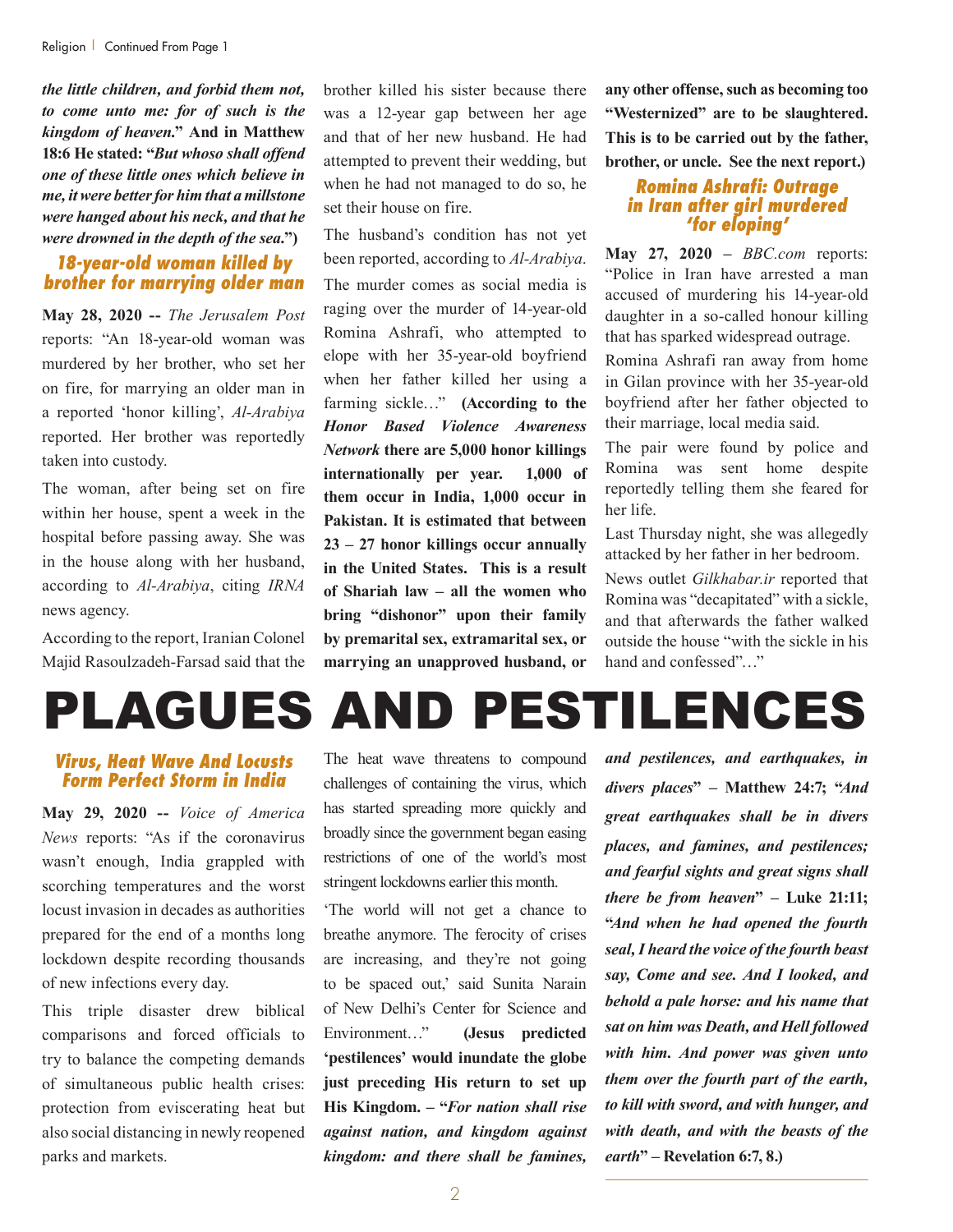# NEWS FROM ISRAEL AND THE MIDDLE EAST

#### *Iran's Zarif says Israel 'greatest threat to international security'*

**May 22, 2020 --** *The Jerusalem Post* reports: "Iranian Foreign Minister Mohammad Javad Zarif said Friday morning that the State of Israel was the greatest threat to international peace and security.

'Jerusalem Day is the day to revive Palestinian rights and for the occupation and settlers to disappear,' Zarif said on Twitter. 'Israel is the largest human rights violator and the only holder of nuclear weapons in the region.

The official continued, saying Israel is 'the most serious chronic threat to international peace and security,' adding that U.S. President Donald Trump's 'racist' Deal of the Century 'proved Washington to be a hopeless partner of the aggressor.'

Zarif added that 'the referendum is the solution,' referring to a Quds Day poster shared by the Islamic Republic, saying 'Palestine will be free,' adding, 'The final solution: Resistance until referendum.'

The poster that showed assassinated Iranian Revolutionary Guard Corps commander Qasem Soleimani was broadly condemned by the international community, particularly Germany, due to its wording reminiscent of the Nazis' 'Final Solution,' being the Holocaust…" **("***Why do the heathen rage, and the people imagine a vain thing? The kings of the earth set themselves, and the rulers take counsel together, against the Lord, and against his anointed, saying, Let us break their bands asunder, and cast away their cords from us. He that sitteth in the heavens shall laugh: the Lord shall have them in derision. Then shall he speak unto them in his wrath, and vex them in his sore displeasure.*

*Yet have I set my king upon my holy hill of Zion. I will declare the decree: the Lord hath said unto me, Thou art my Son; this day have I begotten thee. Ask* 

*of me, and I shall give thee the heathen for thine inheritance, and the uttermost parts of the earth for thy possession. Thou shalt break them with a rod of iron; thou shalt dash them in pieces like a potter's vessel. Be wise now therefore, O ye kings: be instructed, ye judges of the earth. Serve the Lord with fear, and rejoice with trembling. Kiss the Son, lest he be angry, and ye perish from the way, when his wrath is kindled but a little. Blessed are all they that put their trust in him***." – Psalm 2:1-12.)**

### *Iran's Khamenei: Israel will not survive*

**May 22, 2020** -- *The Jerusalem Post* reports: "Iran's Supreme Leader Ayatollah Ali Khamenei said Israel will not survive and will 'be eliminated' on Twitter Friday morning.

'First, I would like to highlight the magnitude of the tragedy of the occupation of #Palestine and the formation of the Zionist cancerous tumor in that country,' Khamenei said. Among crimes against humanity in recent times, there is no crime that equals this crime in terms of scope and gravity'

He continued, saying that 'the dawn of the Islamic Revolution in #Iran opened up a new chapter in the struggle for #Palestine. The emergence of the #resistance front presented the Zionist regime with increasing problems.' Khamenei added that 'God willing, the Zionist regime will encounter even more problems in the future.'

Khamenei said that 'today, the resistance front is moving with increasing power and hope, while the front of oppression, unbelief and arrogance is growing more hopeless and powerless by the day. Today the 'invincible' Zionist army is forced to retreat against resisting people in Lebanon and Gaza.'…" **(Almighty God has stated: "…***I will give them* **[Israel]** *an everlasting name, that shall not be cut off" –* **Isaiah 56:5. Everlasting means everlasting. God** 

**promised to Abraham in Genesis 22:17: "***…in blessing I will bless thee, and in multiplying I will multiply thy seed as the stars of the heaven, and as the sand which is upon the sea shore…"* **"***And because he loved thy fathers, therefore he chose their seed after them, and brought thee out in his sight with his mighty power out of Egypt; To drive out nations from before thee greater and mightier than thou art, to bring thee in, to give thee their land for an inheritance, as it is this day. Know therefore this day, and consider it in thine heart, that the Lord he is God in heaven above, and upon the earth beneath: there is none else. Thou shalt keep therefore his statutes, and his commandments, which I command thee this day, that it may go well with thee, and with thy children after thee, and that thou mayest prolong thy days upon the earth, which the Lord thy God giveth thee, for ever***" – Deuteronomy 4:37 – 40. See the next two reports.)**

#### *Khamenei explains 'final solution' poster: I want Israel destroyed, not all Jews*

**May 21, 2020 --** *The Times of Israel* reports: "Iranian Supreme Leader Ayatollah Ali Khamenei on Wednesday said he seeks Israel's destruction but not the annihilation of all Jews, after Israeli and American leaders accused him of encouraging genocide. He said Iran would support any nation or group that fights against Israel.

Khamenei was commenting on a poster published on his website that used the words 'final solution' in calling for Israel's destruction, a term usually associated with Nazi Germany's efforts to eliminate all Jews during the Holocaust.

'Eliminating the Zionist regime doesn't mean eliminating Jews. We aren't against Jews. It means abolishing the imposed regime & Muslim, Christian & Jewish Palestinians choose their own govt & expel thugs like [Prime Minister Benjamin] Netanyahu,' Khamenei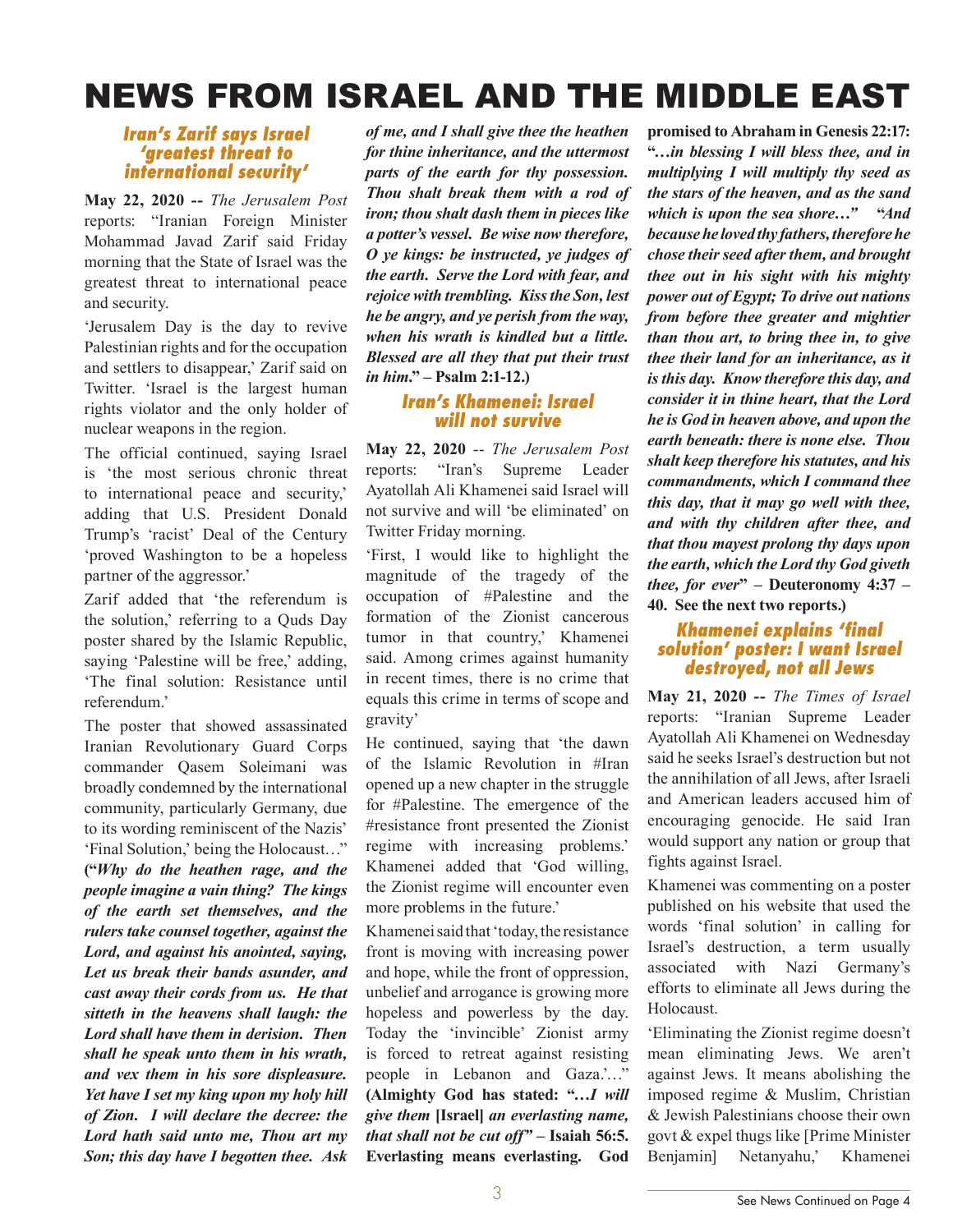wrote on his Twitter account.

'This is 'Eliminating Israel'' he explained, insisting 'it will happen.'…"

# *Hamas: Our goal is to fight Israel*

**May 21, 2020 --** *Israel National News* reports: "Ismail Haniyeh, leader of the Hamas terrorist organization, is calling on the Islamic nation to formulate a comprehensive strategy and plan to combat the great danger which, he says, is threatening Jerusalem and the Palestinian issue.

In a speech in honor of Al-Quds Day, Haniyeh said that 'the heart of the overall Islamic strategy must rely on a plan of resistance in all its manifestations, first and foremost the armed military struggle.'

'Jerusalem is under threat in the face of Israeli and U.S. policies that advance the Deal of the Century, which is intended to eliminate the Palestinian issue and all its components, including Jerusalem, the refugees and the land,' he added…"

#### *Iran warns U.S.: Wherever you are, we are right next to you*

**May 29, 2020 --** *Israel National News* reports: "Iran's Revolutionary Guards on Thursday warned the United States against its naval presence in the Gulf as they received 110 new combat vessels, *AFP* reported.

The vessels included Ashura-class speedboats, Zolfaghar coastal patrol boats and Taregh submarines.

'We announce today that wherever the Americans are, we are right next to them, and they will feel our presence even more in the near future,' the Guards' navy chief Rear Admiral Alireza Tangsiri was quoted as having said during a ceremony in southern Iran.

'Advancing while remaining defensive is the nature of our work,' added Guards commander Major General Hossein Salami.

'But this does not equal passivity against the enemy,' he stressed, noting that Iran 'will not bow down to any foe.' According to Salami, the Guards' navy had been instructed to expand Iran's naval power until it can adequately defend 'territorial independence and integrity, protect naval interests and pursue and destroy the enemy'…" **(Iran will be blotted out when Russia, China, and Islamic nations fight Israel and her allies during Armageddon – Revelation 16:16. The battle is described in Ezekiel 39:1 – 5: "…***thou son of man, prophesy against Gog, and say, Thus saith the Lord God; Behold, I am against thee, O Gog, the chief prince of Meshech and Tubal: And I will turn thee back, and leave but the sixth part of thee, and will cause thee to come up from the north parts, and will bring thee upon the mountains of Israel: And I will smite thy bow out of thy left hand, and will cause thine arrows to fall out of thy right hand. Thou shalt fall upon the mountains of Israel, thou, and all thy bands, and the people that is with thee: I will give thee unto the ravenous birds of every sort, and to the beasts of the field to be devoured…"* **Soon the war of wars will arrive from the North and East [Russia and China] – Daniel 11:44. The battle is described in Ezekiel 38:1 – 5: "…***the word of the Lord came unto me, saying, Son of man, set thy face against Gog, the land of Magog, the chief prince of Meshech and Tubal, and prophesy against him, And say, Thus saith the Lord God; Behold, I am against thee, O Gog, the chief* **[Russian]**  *prince of Meshech and Tubal***: [Moscow and Tubal, or Tubalsk – Southwest of the Russian capital]:** *And I will turn thee back, and put hooks into thy jaws, and I will bring thee forth, and all thine army, horses and horsemen, all of them clothed with all sorts of armour, even a great company with bucklers and shields, all of them handling swords: Persia, Ethiopia, and Libya with them; all of them with shield and helmet***:" See the next two reports.)**

#### *Iran says it will continue nuclear work despite U.S. sanctions*

**May 29, 2020 --** *The Times of Israel* reports: "Iran said Friday its experts would continue nuclear development activities, despite sanctions imposed earlier this week on their fellow scientists by the United States.

*State TV* cited a statement from the country's nuclear department saying the U.S. decision to impose sanctions on two Iranian nuclear scientists indicate continuation of a 'hostile' attitude. It said the sanctions would make them 'determined to continue their nonstop efforts more than before.'

The statement said the sanctions violate international law.

On Wednesday, U.S. Secretary of State Mike Pompeo imposed sanctions on two officials with Iran's atomic energy organization, Majid Agha'i and Amjad Sazgar, who are involved in the development and production of centrifuges used to enrich uranium.

Pompeo also said he would revoke all but one of the sanctions waivers covering civil nuclear cooperation. The waivers had allowed Russian, European and Chinese companies to continue to work on Iran's civilian nuclear facilities without drawing American penalties…"

# *'Iran crossed a red line – Israel had to respond'*

**May 19, 2020 --** *Israel National News* reports: "A cyber-attack on an Iranian port attributed to Israel was carried out in retaliation for a similar attack by Iran on an Israeli target, according to a report by *Channel 12* Tuesday morning.

Hours after *The Washington Post* published a report Monday evening claiming that Israel was responsible for a May 9th cyber-attack on the Shahid Rajee terminal at the Bandar Abbas port in Iran, *Channel 12* reported that a Western source not only confirmed that Israel was indeed behind the May 9th attack, but explained Israel's reasoning behind the cyber-strike. The source told *Channel 12* that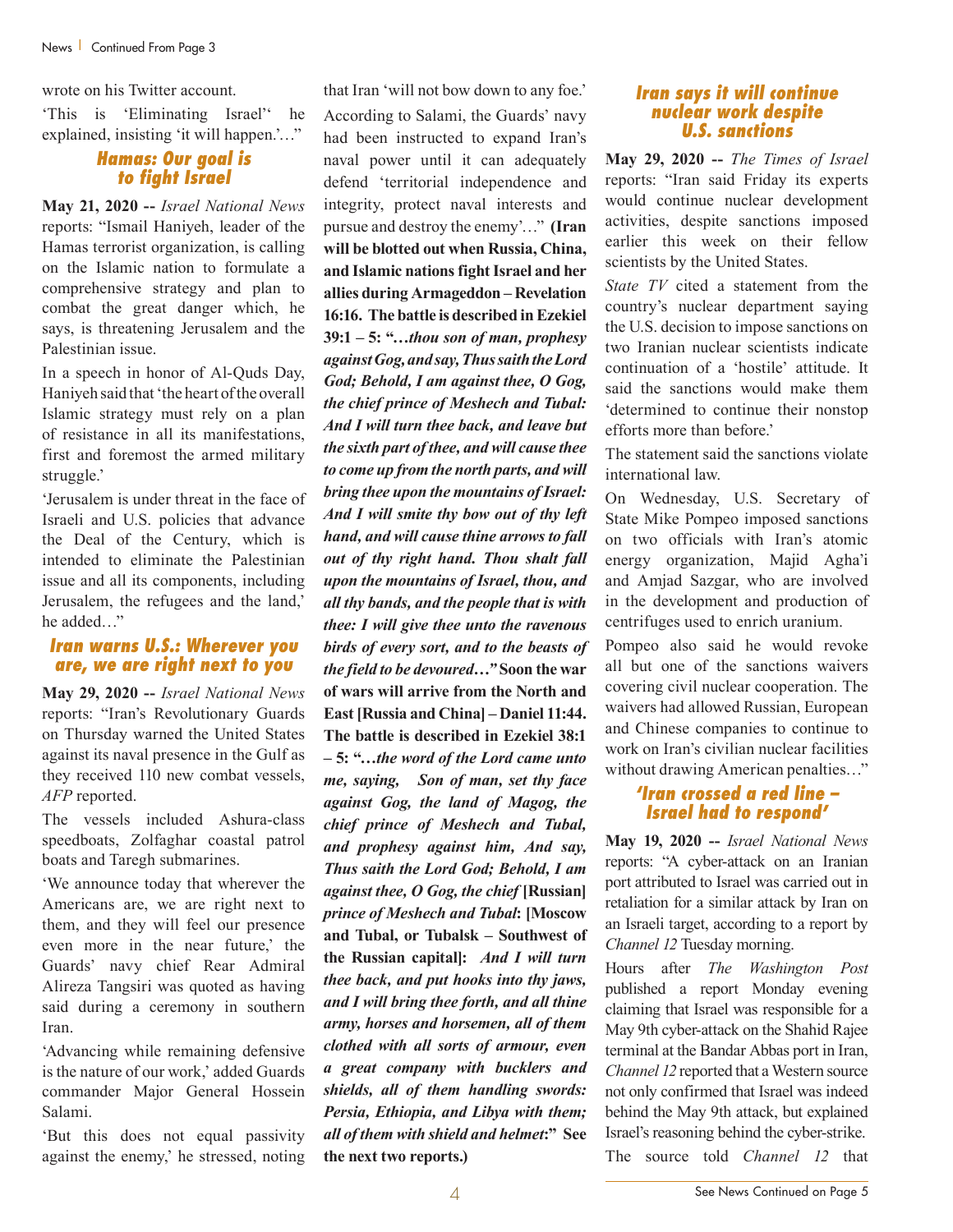the May 9th cyber-attack on Iran was carried out in response to an attack Iran launched in late April. 'Israel carried out the attack. Iran had crossed a red line, and Israel had to respond,' the source said…"

# *Erdogan: We won't allow Palestinian lands to be offered to anyone else*

**May 25, 2020 --** *The Jerusalem Post* reports: "Turkish President Recep Tayyip Erdoğan marked the Muslim festival of Eid al-Fitr, marking the end of the holy month of Ramadan on Sunday, in a video message on Twitter and reiterated Turkey's support for Palestinians.

'We will not allow the Palestinian lands to be offered to anyone else,' Erdoğan said in the video message addressed to U.S. Muslims.

'I would like to reiterate that Al Quds Al-Sharif, the holy site of three religions and our first Kiblah, is a red line for all Muslims worldwide,' Erdoğan said in reference to Jerusalem's Temple Mount…" **(Caroline B. Glick, senior contributing editor to** *The Jerusalem Post* **wrote a book in 2014 entitled "The Israeli Solution" where she stated in the preface: "Establishing a Palestinian state, so the thinking goes, would be a panacea for all the region's ills. It would end the Arab world's conflict with Israel, because the reason the Arab world is anti-Israel is that there is no Palestinian state. It would also nearly erase the Arab world's anti-Americanism, because the reason the Arabs – and the larger Muslim world – are anti-American is that the United States supports Israel even though there is no Palestinian state… For the past ninety years, the two-state solution has been tried more than a dozen times, and every time it has failed, abysmally. Between 1970 and 2013, the United States presented nine different peace plans for Israel and the Palestinians, all based on the two-state solution – and for the past twenty years, the two-state solution**  **has been the centerpiece of the U.S. Middle East policy. But despite this laser focus, American efforts to implement the two-state solution have all been dismal failures." See the next report.)**

# *PA: Recognition of Palestine will thwart annexation*

**May 28, 2020 --** *Israel National News* reports: "Palestinian Authority (PA) cabinet leader Mohammad Shtayyeh on Wednesday called on countries in the European Union to hurry up and recognize a Palestinian state.

Speaking through Zoom with a number of members of the European Parliament, Shtayyeh explained that recognition of the 'State of Palestine' is important to maintain the twostate solution and to fight the Israeli annexation plan.

'We left the door open to any serious initiative that seeks to revive the peace process under multilateral international sponsorship led by the Quartet, as the success of the peace process depends on the existence of a fair mediator, clear and agreed upon principles, a serious partner and a set timetable,' said the PA cabinet leader.

He said that Israel violated all the agreements it signed, and therefore the Palestinians cannot now be bound by these agreements.

Shtayyeh also said that the Israeli 'annexation plan' will have implications not only for the Palestinians but also for security in the entire region…"

# *PA cabinet leader: Israeli sovereignty would be 'illegal'*

**May 19, 2020 --** *Israel National News* reports: "Palestinian Authority (PA) cabinet leader Mohammad Shtayyeh on Monday slammed the Israeli plan to apply sovereignty over Judea and

Samaria as 'illegal.'

The plans of the Israeli new government to annex the Jordan Valley, Jewish settlements and territories in the Dead Sea area will result in 'dangerous repercussions' that 'would undermine the foundations of peace in the entire region,' Shtayyeh said in a press statement quoted by the *Xinhua* news agency.

He called on the international community 'to take quick practical steps to halt the Israeli plans and recognize the independent state of Palestine on 1967 borders with East Jerusalem as its capital.'

Shtayyeh said that the PA leadership will convene on Tuesday to discuss how the Palestinians will confront the Israeli plan…" **(Genesis 15:18 states: "***In the same day the Lord made a covenant with Abram, saying, Unto thy seed have I given this land, from the river of Egypt unto the great river, the river Euphrates***" and in Joshua 1:4 we read: "***From the wilderness and this Lebanon even unto the great river, the river Euphrates, all the land of the Hittites, and unto the great sea toward the going down of the sun, shall be your coast***." These verses encompass all of the land modern Israel currently possesses, plus all of the land of the Palestinians (the West Bank and Gaza), plus some of Egypt and Syria, plus all of Jordan, plus some of Saudi Arabia and Iraq. Israel currently possesses only a fraction of the land God has promised. See the next report.)**

#### *U.S. demanding Israel drop claims to areas beyond sovereignty plan*

**May 27, 2020 --** *Israel National News* reports: "The Trump administration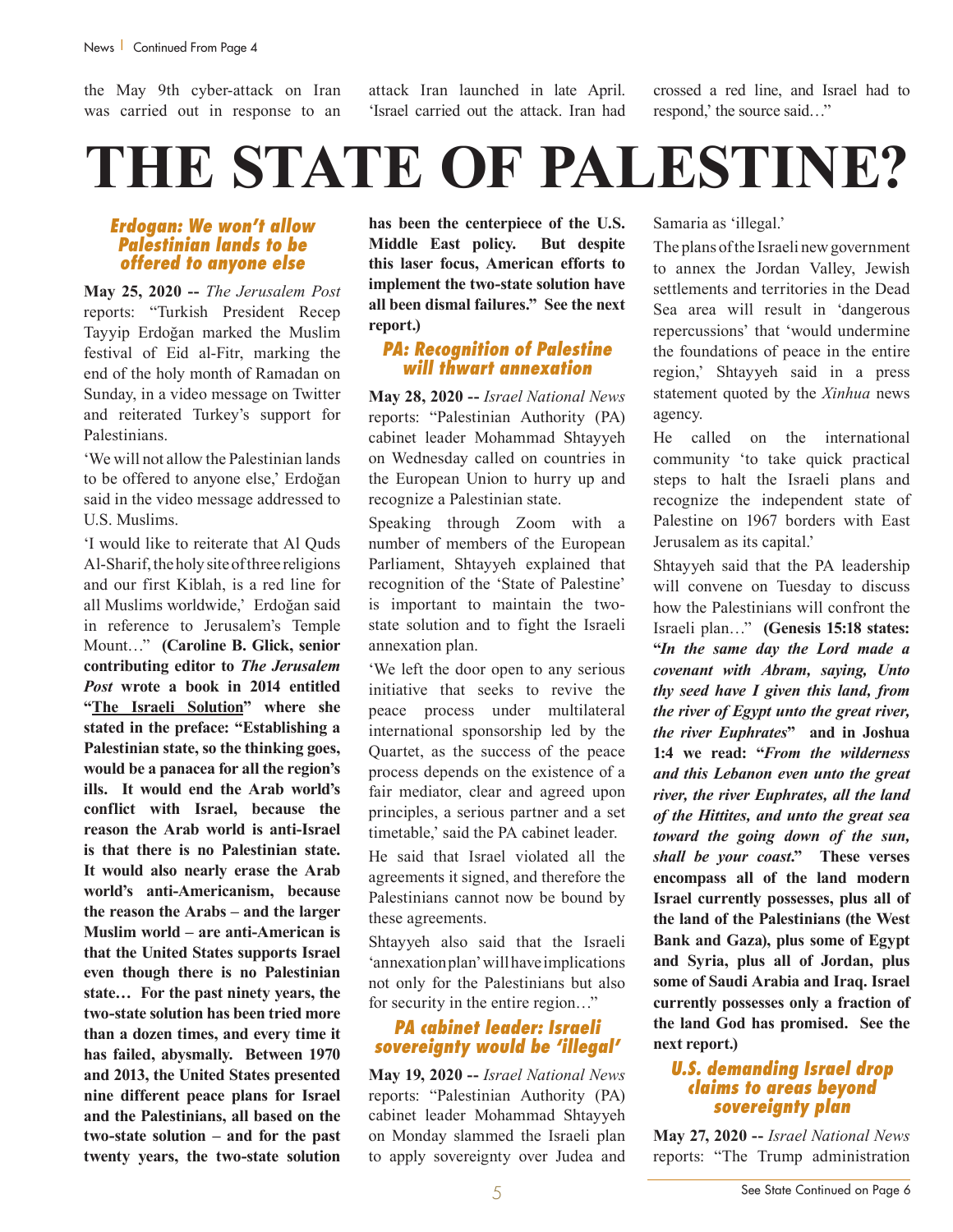has called for the boundaries set by Israel's sovereignty plan to become Israel's eastern border, with Israel agreeing to give up its demands to apply sovereignty over the remaining parts of Judea and Samaria, according to a report by Galei Tzahal Wednesday afternoon.

According to the report, which cited unnamed members of the Israeli coalition government, the Trump administration has pushed for the joint U.S.-Israeli mapping team, which is delineating the boundaries of the areas to be placed under Israeli sovereignty, to define those new boundaries as the borders of the State of Israel.

While the precise boundaries have yet to be finalized by the mapping team, Israel is expected to apply sovereignty over approximately 30% of Judea and Samaria, including the Jordan Valley,

Dead Sea coast, and all Israeli towns beyond the pre-1967 Green Line.

The U.S. will, in keeping with the Trump administration's peace plan, recognize Israeli sovereignty in these areas, while requiring Israel not to expand towns or establish new communities outside of the areas delineated for sovereignty for a period of four years, leaving the door open to final status negotiations with the Palestinian Authority…"

# THE RUSSIAN BEAR AWAKENS

# *Navy accuses Russia of third 'unsafe' intercept of U.S. plane in two months*

**May 28, 2020 --** *SpaceWar.com* reports: "The U.S. Navy accused the Russian military of unsafe flying during an interception of a Navy plane over the Mediterranean Sea for the third time in two months.

A P-8A flying in the Eastern Mediterranean over international waters was intercepted by two Russian Su-35 aircraft twice in 65 minutes on Tuesday, the Navy said in a statement.

'The intercept was determined to be unsafe and unprofessional due to the Russian pilots taking close station on each wing of the P-8A simultaneously, restricting the P-8A's ability to safely maneuver,' Navy officials said.

The actions of the Russian pilots were called 'unnecessary 'and 'inconsistent with good airmanship and international flight rules.'

The P8-A Poseidon is a maritime

patrol and reconnaissance aircraft carrying anti-ship missiles and other weapons. It is based on the Boeing 737- 800ERX passenger plane.

The United States accused Russian pilots of similar unsafe maneuvers in two incidents in April…" **(Russia in Bible prophecy is the main instigator of death and suffering during Armageddon – Revelation 16:16. Ezekiel chapters 38 & 39, which Dr. Van Impe proclaimed for sixty years, aided by Oriental and Islamic nations, bring total chaos and atomic devastation upon the world. Worse yet, it's just ahead of us. Every nation included in World War III is forming exactly as taught in this global blood bath six decades ago. The only good news is that the Rapture precedes Armageddon – "***Because thou hast kept the word of my patience, I also will keep thee from the hour of temptation, which shall come upon all the world, to try them that dwell upon the earth***" – Revelation 3:10. Then our deliverance as believers – Revelation 4:1 and our joy because** 

**of missing Armageddon. See the next report.)**

#### *Russia begins building first stealth bomber*

**May 27, 2020 --** *SpaceDaily. com* reports: "Russia has begun manufacturing the prototype of its first strategic stealth bomber, state news agency *TASS* reported on Tuesday, as the country presses ahead with the modernisation of its military.

Quoting defence industry sources, *TASS* said the state-controlled United Aircraft Corporation was overseeing the project.

It said material was being shipped for the project and that work had begun on the cockpit of the bomber, known as the PAK DA

'The final assembly of the entire machine should be complete in 2021,' one of the sources told *TASS*.

Stealth bombers are designed to evade radar detection while carrying large amounts of weaponry…"

# **SIGNS IN THE SUN, MOON AND STARS**

# *Russia Poses 'Serious' and 'Growing' Threats to U.S. in Space*

**May 21, 2020 --** *Voice of America News* reports: "Russia continues to pose 'serious' and 'growing' threats to U.S. interests in space, according to the top military officer for space defense.

'They're real, they're serious and they're concerning,' Gen. John Raymond, chief of the newly established U.S. Space Force and head of U.S. Space Command, told reporters Wednesday.

'Our advantage has been diminished, and that's why the establishment of the Space Force in the Aerospace Command is so important — to allow us to move

fast with agility of effort, reducing costs to stay ahead of that growing threat,' he added.

The realm of space is essential to everyday activities from navigation to banking. Space assets are also critical to military missions from launching missiles to collecting intelligence…" **(Jesus said: "***And there shall be signs*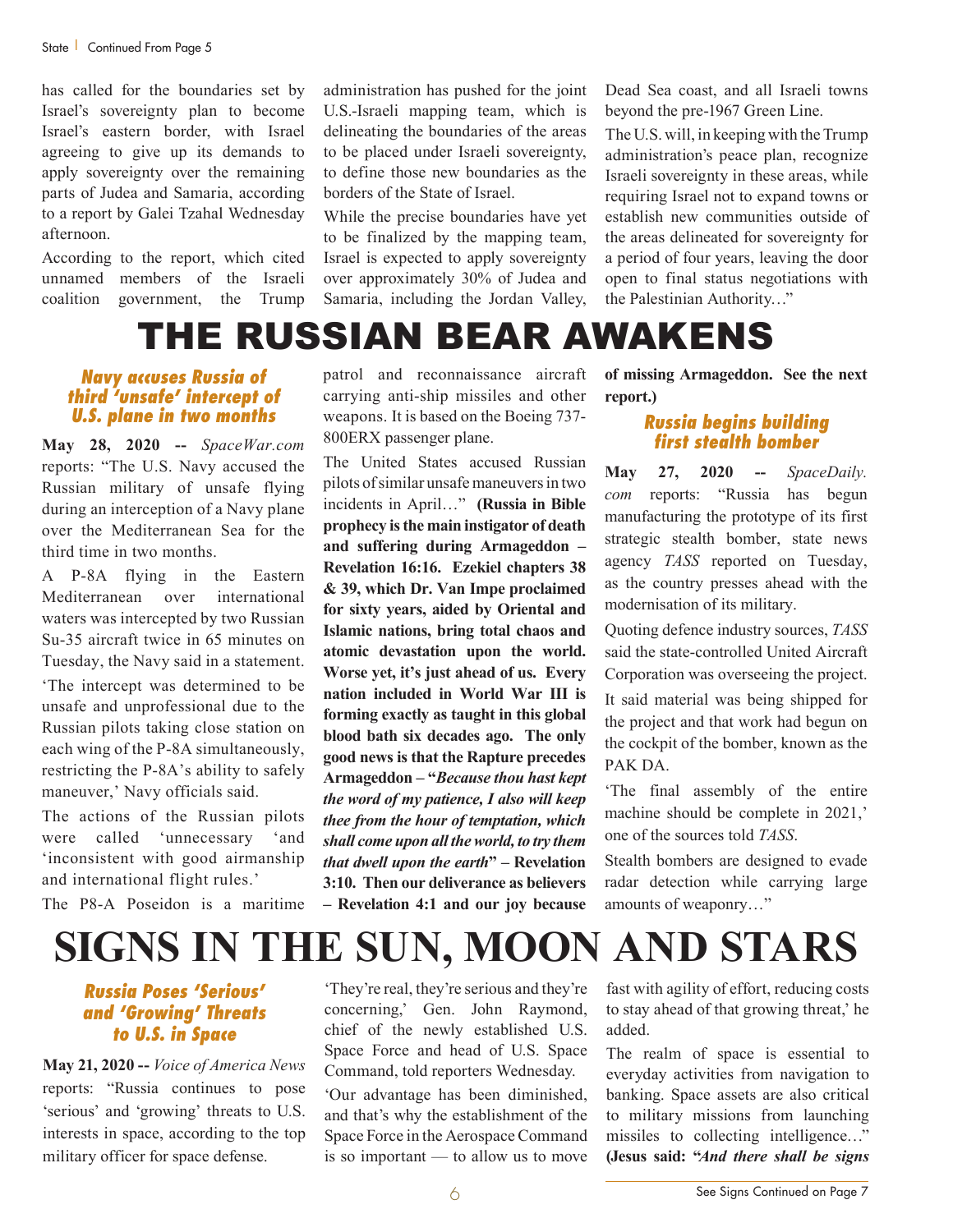*in the sun, and in the moon, and in the stars; and upon the earth distress of nations, with perplexity; the sea and the waves roaring; Men's hearts failing them for fear, and for looking after those things which are coming on the earth: for the powers of heaven shall be shaken. And then shall they see the Son of man coming in a cloud with power and great glory. And when these things begin to come to pass, then look up, and lift up your heads; for your redemption draweth nigh***– " Luke 21:25 – 28. See the next two reports.)**

# *Russia says ready to discuss Moon exploration with NASA*

**May 20, 2020 --** *MoonDaily.com* reports: "Russia's Roscosmos space corporation on Saturday expressed readiness to negotiate Moon exploration initiatives with the U.S. National Aeronautics and Space Administration (NASA), as such talks could boost cooperation between the two countries. 'Ambitious projects connected with

the exploration of Moon could become a significant factor of cooperation between the two countries in the troubled times', Deputy Director General for International Cooperation Sergei Savelyev said in a statement.

Sergei Savelyev continued on by saying that NASA had invited a delegation of Russian State Space Corporation Roscosmos to the United States for discussing a wide range of issues, but the invitation was subsequently cancelled under pressure from U.S. senators.

According to a statement obtained by *Sputnik*, NASA had officially invited the delegation of Roscosmos to the United States for negotiations…"

# *Pentagon confirms developing a range of hypersonic weapons*

**May 19, 2020 --** *SpaceDaily.com* reports: "On Friday, President Donald Trump announced that the U.S. is developing a state-of-the-art hypersonic missile that he stressed should be superior to those currently created by Russia and China.

U.S. Defence Department press secretary Jonathan Hoffman has confirmed that the Pentagon is developing a sophisticated hypersonic missile that was earlier touted by President Donald Trump.

He tweeted on Friday that the department is in the process of developing a spate of hypersonic missiles 'to counter our adversaries'.

The statement came after Trump told reporters earlier in the day that the U.S. is currently working on what POTUS described as a 'super duper missile' which he claimed is '17 times faster than what they have right now, when you take the fastest missile we have right now'.

According to him, the new missile's specifications should be superior to those of the hypersonic missiles currently developed by Russia and China…"

# CONTENDING FOR THE FAITH

#### *Committee Calls for U.S. Special Envoy to Nigeria to Stop the 'Silent Slaughter' of Christians*

**May 6, 2020 --** *Breitbart.com* reports: "The International Committee on Nigeria (ICON) has called for the appointment of U.S. Special Envoy to Nigeria, asserting that the country is failing to provide freedom of religion and basic protections for its citizens.

As 'a nonprofit working to secure a future for all Nigerians,' ICON released a statement following the release of the 2020 Annual Report from the U.S. Commission on International Religious Freedom (USCIRF), which designates Nigeria as a 'Country of Particular Concern' for its egregious violations of religious freedom.

In a statement sent to *Breitbart News*, ICON said that terrorist groups like Boko Haram have perpetrated 'unspeakable violence' against unarmed and undefended Christian communities over the past decade, and the persecution has gone from bad to worse, resulting in a 'silent slaughter.'

'Tens of thousands of innocent lives have been lost, the vast majority of them women and children,' the group said. 'Thousands of churches have been torched. Entire communities, villages, and towns have been devastated. Millions have been kidnapped or displaced from their homes following persecution.'

'In an especially disgusting demonstration of brutality, the same terrorists that have operated unchecked for the last decade are now exploiting this time of crisis,' the committee said. 'According to reports, more than 200 innocent lives have been taken already this month. That's four times more than the number of lives lost to COVID-19…" **("***Fear none of those things which thou shalt suffer: behold, the*  *devil shall cast some of you into prison, that ye may be tried; and ye shall have tribulation ten days: be thou faithful unto death, and I will give thee a crown of life. He that hath an ear, let him hear what the Spirit saith unto the churches; He that overcometh shall not be hurt of the second death***" – Revelation 2:10, 11. Christians who suffer and die for Christ will receive the "Crown of Life" to place at the feet of Jesus – James 1:12; Revelation 2:10. The 24 elders represent 12 Old Testament Tribes and 12 New Testament Apostles – saved Jews and redeemed Christians. In Revelation 4: 10 & 11 they cast their earned crowns before the Lord Jesus Christ. Question – Will you be among them? See the next report.)**

# *China Orders Christian Church to Discontinue Online Worship*

**May 6, 2020 --** *Breitbart.com* reports: "The Chinese communist party has ordered the Early Rain Covenant